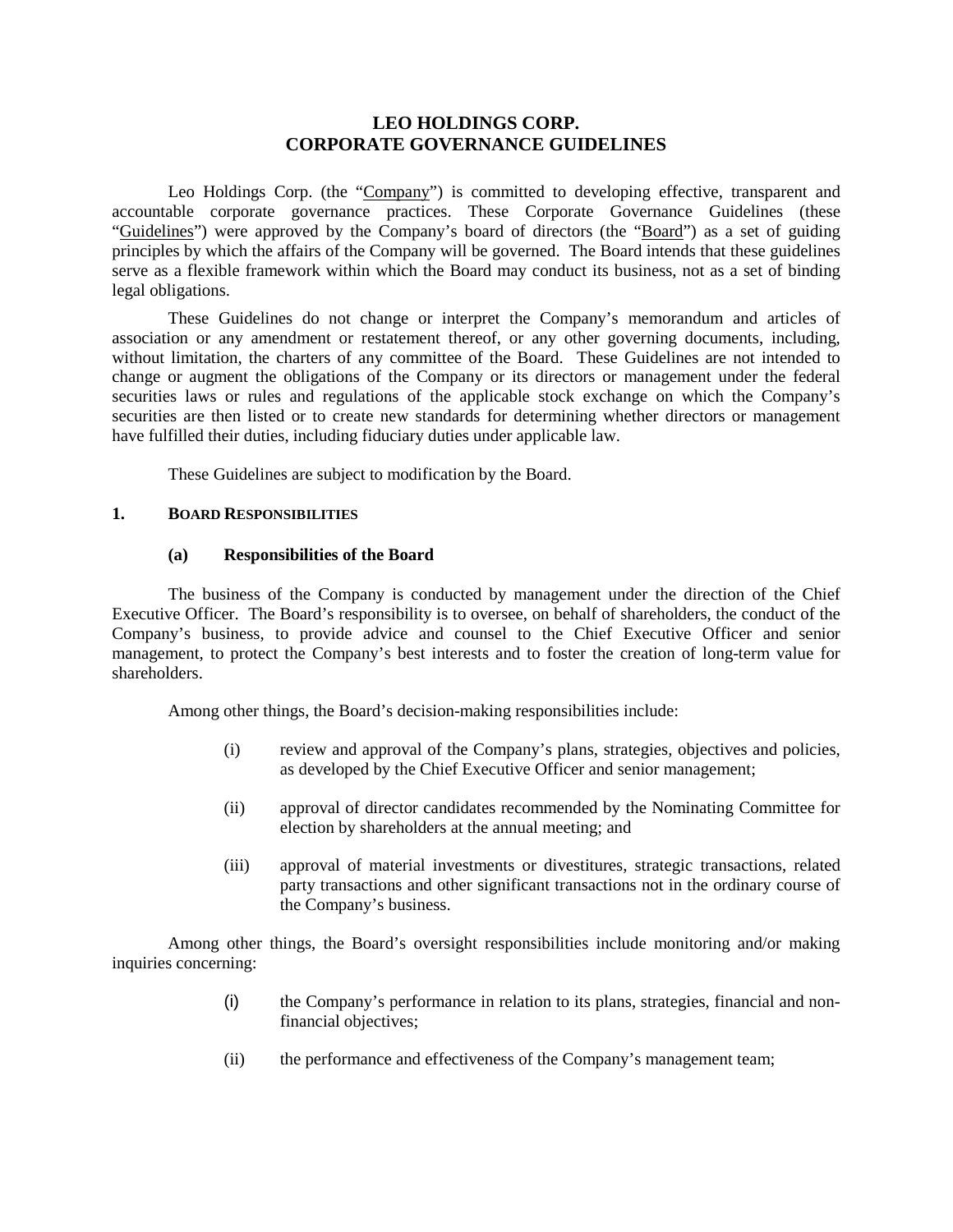- (iii) succession and development plans for key Company executives, including the Chief Executive Officer;
- (iv) the various Committees of the Board;
- (v) through the Audit Committee of the Board (the "Audit Committee"), evaluating the integrity of the Company's accounting and financial reporting systems, including the audit of the Company's annual financial statements by the independent auditors, and that appropriate systems of control are in place. The Audit Committee reports to the Board on a regular basis and the Board, upon the recommendation of the Audit Committee, takes the actions that are necessary to ensure the integrity of the Company's accounting and financial reporting systems and that appropriate controls are in place; and
- (vi) the Company's compliance with legal and regulatory requirements.

In carrying out their responsibilities, Board members will exercise their business judgment and act in ways that they reasonably believe will serve the best interests of the Company and its shareholders. As appropriate, the Board may also consider the interests of other stakeholders, including employees, customers, lenders and the members of the communities in which the Company operates.

# **(b) Expectations of Board Members**

Board members are expected to:

- (i) become and remain informed about the Company, its business and its industry;
- (ii) attend all meetings of the Board and of Board committees on which they serve, having read and considered any materials distributed in advance of the meeting; and
- (iii) participate constructively in Board and committee meetings, drawing upon their individual experience, knowledge and background, as appropriate, to provide perspectives and insights.

# **2. BOARD OPERATIONS**

### **(a) Board Size**

The number of directors which shall constitute the Board shall be fixed from time to time in accordance with the provisions of the memorandum and articles of association.

### **(b) Board Independence**

It is the Board's policy that a majority of the directors will be "independent" as that term is defined in the listing standards of the New York Stock Exchange ("NYSE"); provided, that pursuant to the exemption provided to "controlled companies" by the listing standards of the NYSE, for such time that the Company qualifies as a controlled company, as well as any phase-in period for listing in conjunction with an initial public offering, the Company shall not be required to comply with such director independence requirements. The Board may also examine other factors that will contribute to effective oversight and decision-making by the Board, provided, however, that so long as the Company is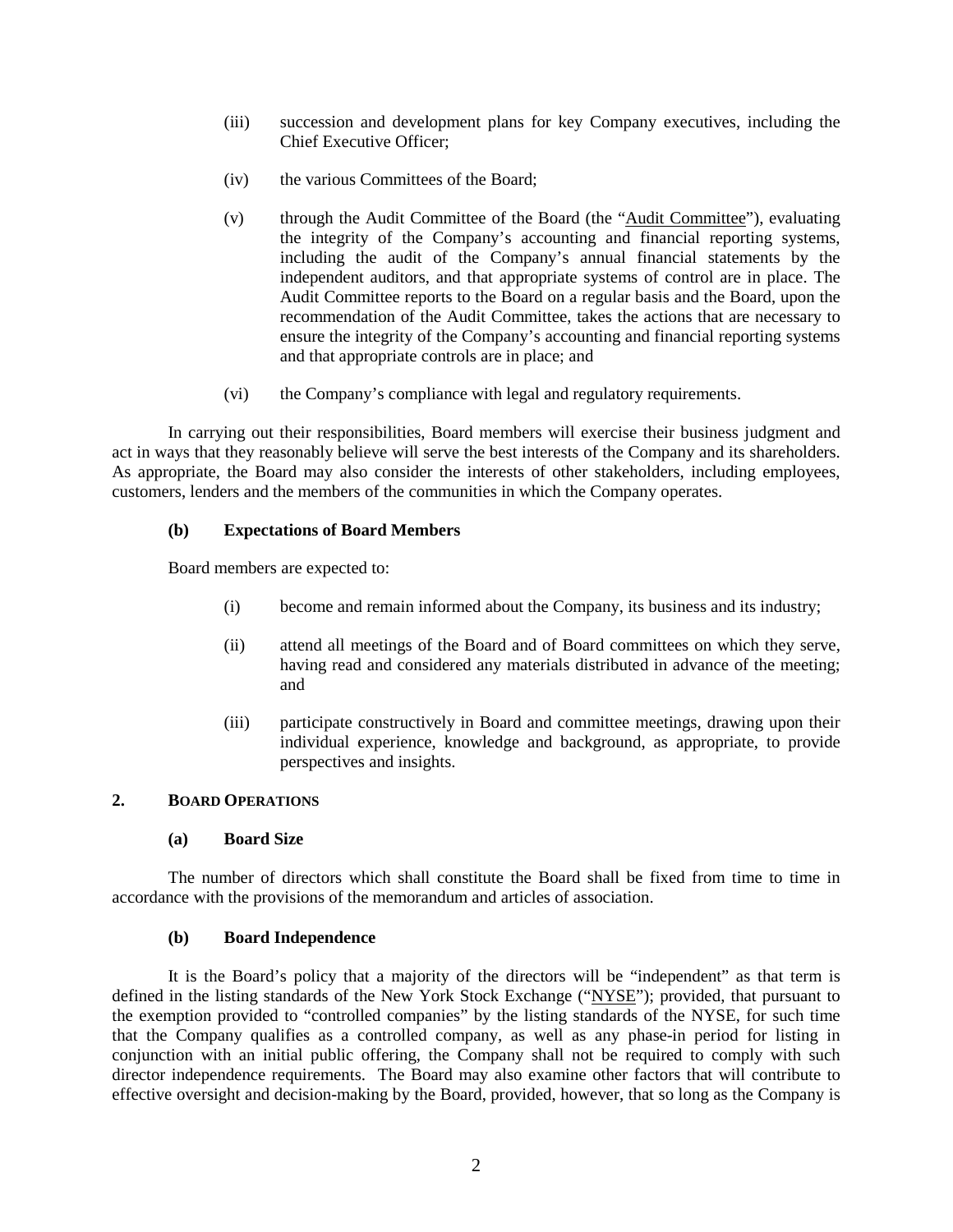subject to NYSE rules and regulations, the Company will meet any requirements therein, including with respect to director independence.

### **(c) Board Meetings**

The Board plans to hold four regular meetings each year and may hold additional or special meetings whenever necessary. Regular Board meetings are generally held in person, although Board members may participate by conference call. Special meetings may be held either in person or by conference call. The Board may also act by unanimous written consent.

# **(d) Board Agendas**

In preparation for meetings of the Board, the Chairman (in consultation with the Chief Executive Officer, if such positions are held separately), with support from the Secretary of the Company and such other officers as the Chief Executive Officer or Secretary shall designate, shall disseminate to directors on a timely basis briefing materials regarding matters to be included in the meeting agenda, as well as minutes from prior meetings and any written reports by committees. Each Board member may suggest inclusion of items on the agenda and raise at any Board meeting subjects that are not specifically on the agenda for that meeting.

# **(e) Board Materials Distributed in Advance**

Information and materials that are important to the Board's understanding of the agenda items and other topics to be considered at a Board meeting should, to the extent practicable and appropriate, be distributed sufficiently in advance of the meeting to permit prior review by the directors. Directors are expected to have reviewed and be prepared to discuss all materials distributed in advance of any meeting.

### **(f) Board Committees**

The Board currently has the following standing committees: Audit Committee, Nominating Committee and Compensation Committee. The committees' charters are posted on the Company's website. From time to time, the Board may form a new committee or disband a current committee depending on the circumstances. Each committee will comply with the independence and other requirements established by applicable law and regulations, including Securities and Exchange Commission and NYSE rules, within any required timeframes.

The Nominating Committee may make recommendations to the Board relative to committee members and chairmen consistent with the membership criteria outlined in the applicable committee charter. Committee appointments are subject to approval of the majority of the full Board. The Board may replace any committee chairs or members or add additional members to a Board committee at any time during the year.

Members of all standing committees are appointed by the Board. The Board determines the exact number of members and can at any time remove or replace a committee member. The chair of each committee of the Board will, in consultation with appropriate committee members and members of management, and in accordance with the committee's charter, determine the frequency and length of committee meetings and develop the committee's agenda.

# **(g) Separate Sessions of Independent Directors**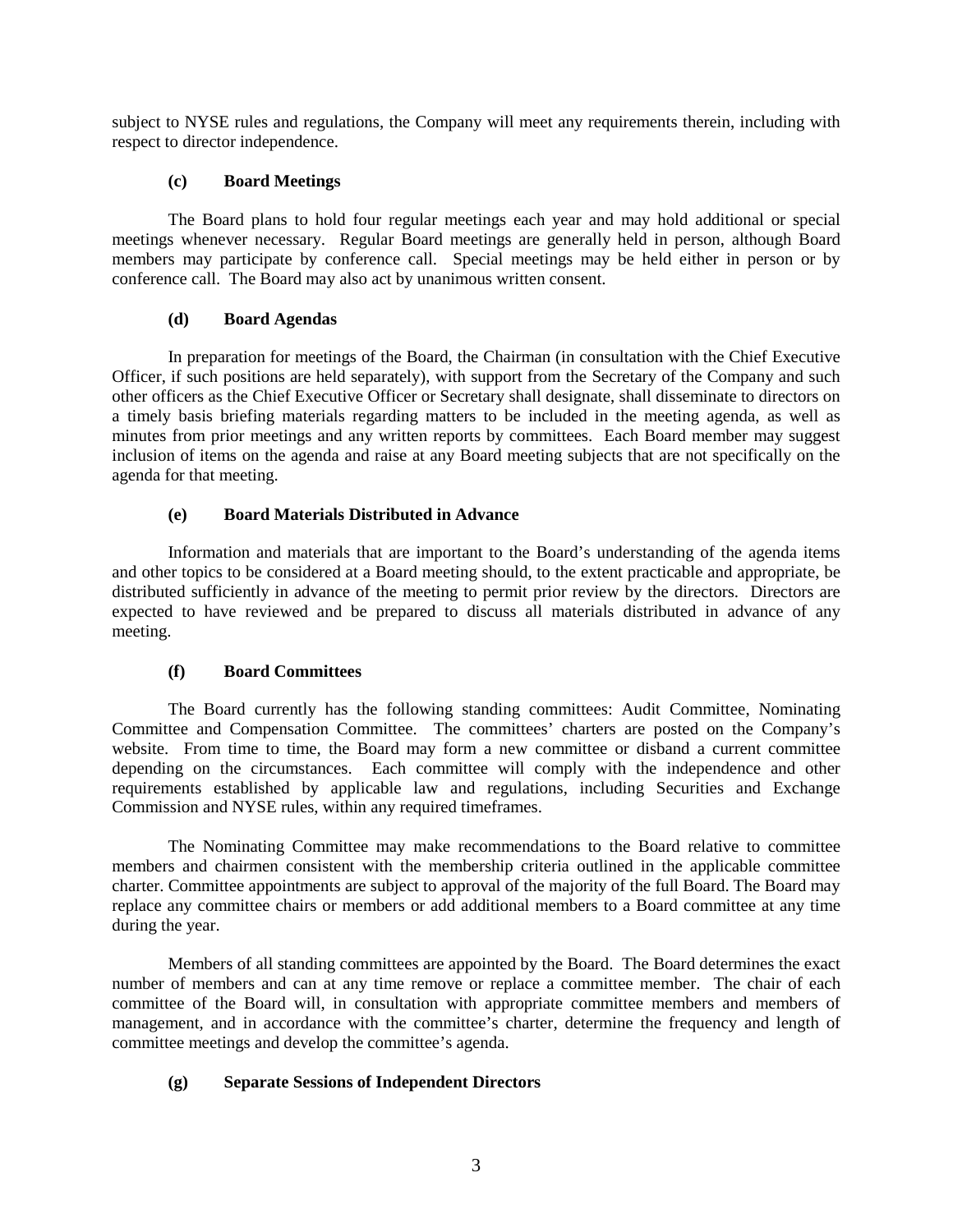NYSE rules require independent Board members to meet in regularly scheduled executive sessions without non-independent directors. The Board's policy is to hold executive sessions without the presence of management, including the Chief Executive Officer and other non-independent directors, in connection with each regularly scheduled Board meeting or as is otherwise required by NYSE rules and regulations, and at other times as necessary. Committees of the Board may also meet in executive session as deemed appropriate.

### **3. DIRECTOR QUALIFICATIONS AND BOARD COMPOSITION**

## **(a) Director Criteria**

The Company seeks to align Board composition with the Company's strategic direction so that Board members bring skills, experience and backgrounds that are relevant to the key strategic and operational issues that they will oversee and approve. Director candidates are typically selected based for their integrity and character, sound, independent judgment, track record of accomplishment in leadership roles, as well as their professional and corporate expertise, skills and experience. Criteria that are typically considered by the Board in the selection of directors include:

- (i) should have demonstrated notable or significant achievements in business, education or public service;
- (ii) should possess the requisite intelligence, education and experience to make a significant contribution to the board of directors and bring a range of skills, diverse perspectives and backgrounds to its deliberations; and
- (iii) should have the highest ethical standards, a strong sense of professionalism and intense dedication to serving the interests of the shareholders.

### **(b) Regulatory Requirements**

The Nominating Committee reviews Board and committee composition at least annually to ensure that the Company complies with NYSE and any other regulatory requirements. In so doing, the Nominating Committee conducts a review of the independence of all members of the Board for the purposes of determining whether Board members are "independent" under applicable NYSE rules and regulations. Board members must notify the Chairman of the Nominating Committee, as soon as practicable, in the event that their circumstances change in a manner that may impact the committee's view of their independence.

### **(c) Nominating Process**

The nominating process outlined herein applies only with respect to the nomination of director candidates who will be presented to the Company's shareholders for election at the annual meeting, if any. Where a third party has the right to propose for nomination one or more directors to the Company's Board, the selection and nomination of such directors need not be subject to this process.

> (i) The Nominating Committee is responsible for screening and recommending to the Board nominees for election as directors of the Company, including nominees recommended by shareholders of the Company. When formulating its Board membership recommendations, the Nominating Committee will consider advice and recommendations from shareholders, management, and others as it deems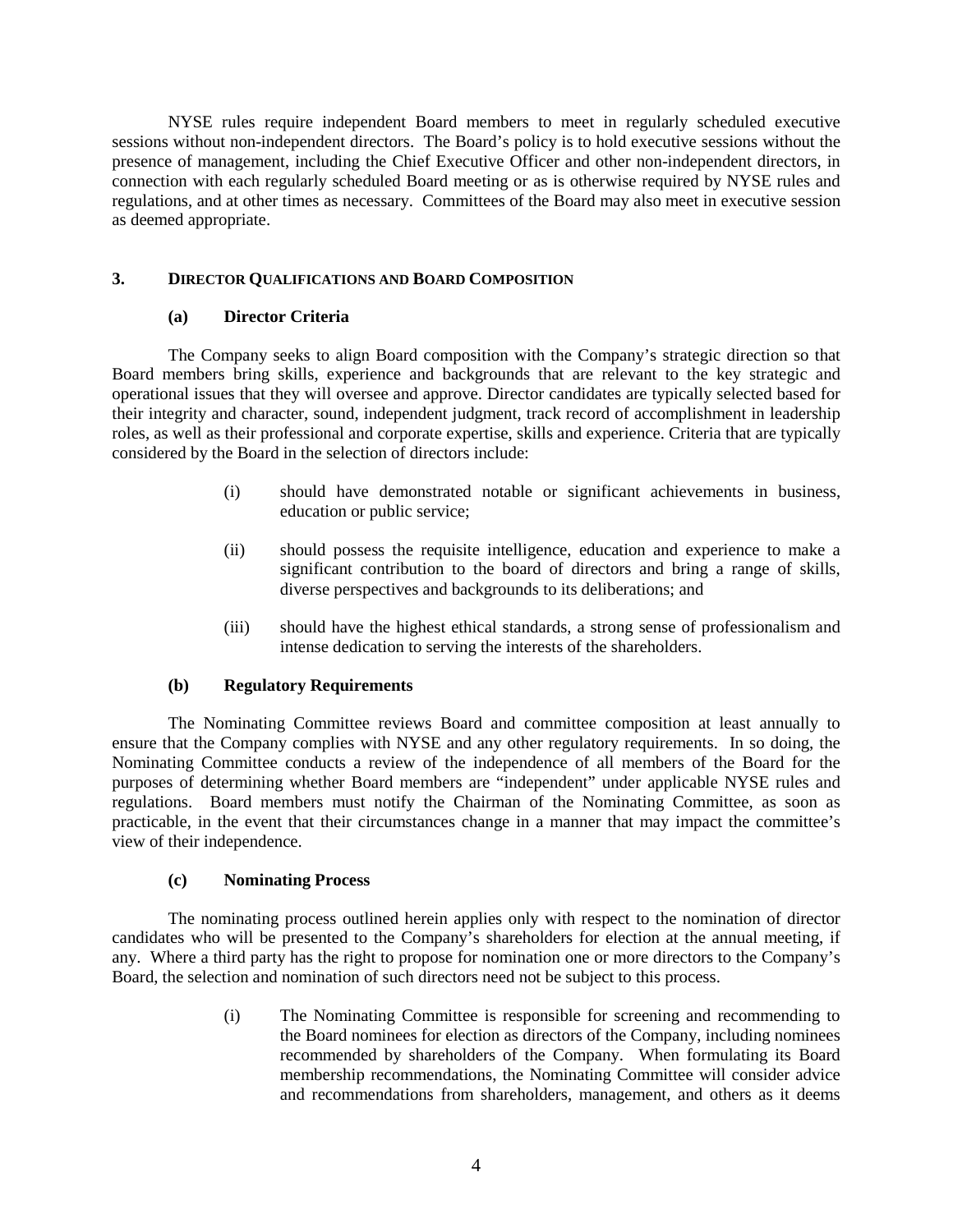appropriate, and will also take into account the performance of incumbent directors in determining whether to recommend them to stand for reelection at the annual meeting of shareholders.

(ii) After the completion of interviews (including, as appropriate, with other Board members, the Chief Executive Officer and other members of senior management) and reference checks of identified candidates, the Nominating Committee will meet in person or by conference call to discuss and make recommendations to the Board with respect to the candidates. The full Board will then vote on the committee's recommendations. Those candidates approved by a majority of the Board shall be nominated for election by the Company's shareholders at the next annual meeting.

The Chairman and Chief Executive Officer of the Company will contact any candidate(s) so approved, invite them to attend the Company's annual meeting and to join the Board at its first meeting thereafter, if they are elected by the Company's shareholders at the annual meeting. In the case of a Board candidate appointed between annual meetings, the same nominating process will generally apply except that the approved candidate will be invited to join the Board at its next meeting after his or her approval by the Board.

### **(d) Director Terms**

Subject to any rights of the holders of any series of preference shares to elect additional directors under specified circumstances, the directors of the Company shall be divided into three classes as nearly equal in size as is practicable, designated Class I, Class II and Class III. The term of office of the initial Class I directors shall expire at the first annual meeting of shareholders occurring after the Company's initial public offering, the term of office of the initial Class II directors shall expire at the second annual meeting of shareholders occurring after the Company's initial public offering, and the term of office of the initial Class III directors shall expire at the third annual meeting of shareholders occurring after the Company's initial public offering. At each annual meeting after the first annual meeting of shareholders occurring after the Company's initial public offering, each director elected to the class of directors expiring at such annual meeting shall be elected to hold office until the third succeeding annual meeting and until his or her successor shall have been duly elected and qualified, or until his or her earlier death, resignation, removal or retirement.

Directors who are appointed by third parties having the right to appoint one or more Board members shall be subject to the terms of appointment established by such third party pursuant to its legal rights with the Company.

### **(e) Change of Position**

The Board does not believe that directors who retire or change the position they held when they became a member of the Board should necessarily leave the Board. Promptly following such event, the director must notify the Nominating Committee, which shall review the continued appropriateness of the affected director remaining on the Board under the circumstances. The affected director is expected to act in accordance with the Nominating Committee's recommendation following such review.

### **(f) Limitations on Board Service**

The Board does not believe that its members should generally be prohibited from serving on boards and/or committees of other organizations, and the Board has not adopted any guidelines limiting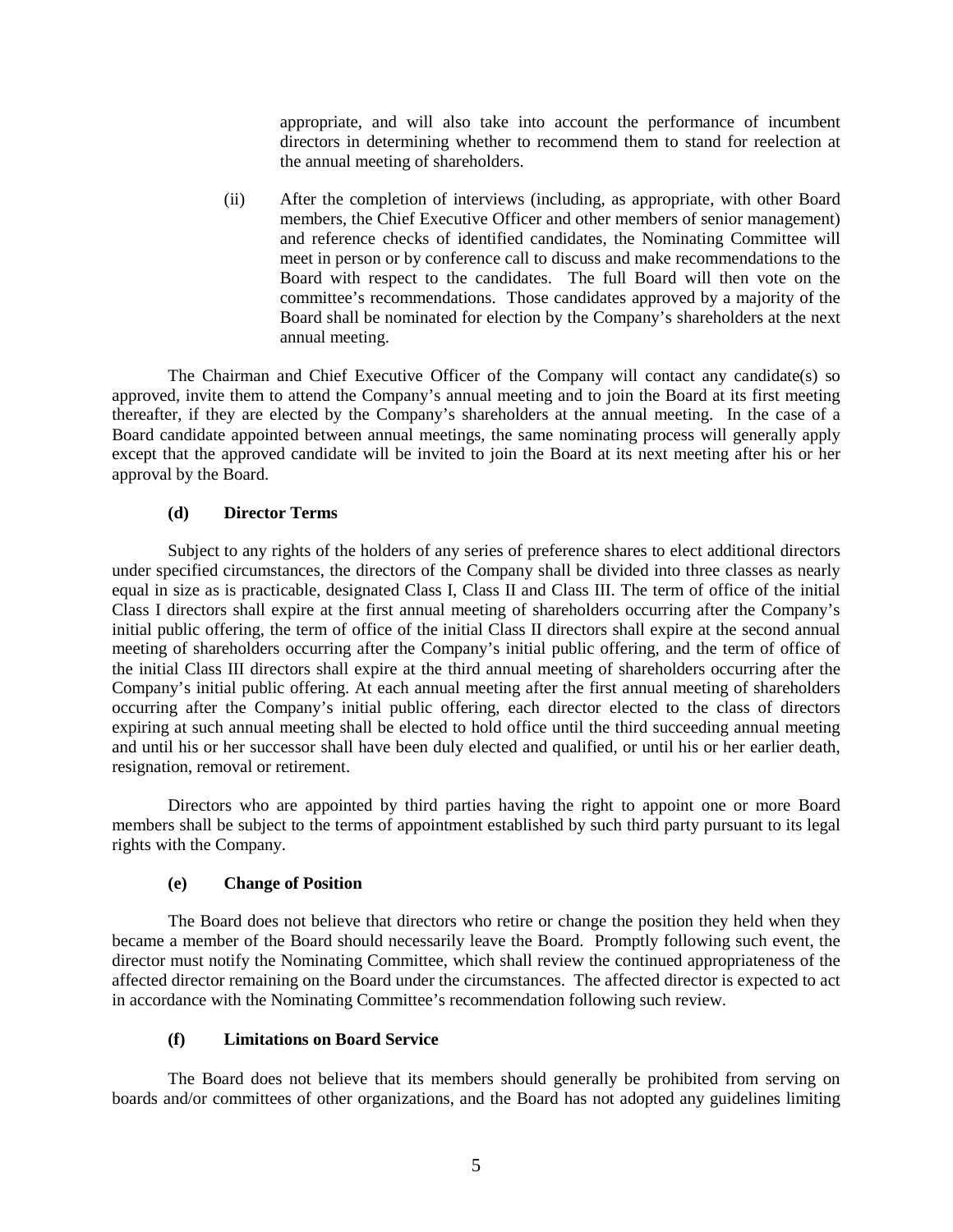such activities. However, prior to becoming a director of another public company, a director of the Company shall notify the Chairman of the Nominating Committee, the Chairman of the Board and Chief Executive Officer to address whether the aggregate number of directorships held by such director would interfere with his or her ability to carry out his or her responsibilities as a director of the Company. (Additionally, the Audit Committee will be informed if there is concern that any directorship with another company might create a conflict of interest.) In the event that the Board determines that the additional directorship constitutes a conflict of interest or interferes with such director's ability to carry out his or her responsibilities as a director of the Company, such director, upon the request of the Board, shall either offer his or her resignation or not accept the other directorship.

### **4. DIRECTOR ACCESS TO MANAGEMENT AND INDEPENDENT ADVISORS**

#### **(a) Access to Management**

Directors shall have full and unrestricted access to any relevant Company records and may request that any officer or other employee of the Company or the Company's outside counsel or accountants meet with any members of, or consultants to, the Board or any committee. As a courtesy, directors will exercise their judgment to ensure that this access does not impede or interfere with the conduct of the Company's business and is coordinated, where possible, through the Chief Executive Officer, so as not to undermine normal lines of management authority.

### **(b) Access to Independent Advisors**

In their sole discretion, the Board and each of its committees shall have the sole authority and responsibility to select, employ, retain and terminate any financial, legal, executive search, consulting and other professional advisors as they deem necessary or appropriate to assist in the discharge of their responsibilities. The Company shall pay the professional fees and reasonable expenses of any such independent advisors retained by the Board or any of its committees.

#### **5. DIRECTOR COMPENSATION**

The Compensation Committee shall establish the amount and form of compensation to be paid to Company directors. In making its recommendations, the Compensation Committee shall consider the director compensation policies at the Company's competitors and other comparable companies to ensure that the total compensation the Company pays to its directors is reasonable. The Board shall review its directors' compensation policy annually. Members of management who are also members of the Board shall not receive any additional compensation for their service as directors, committee members or committee chairmen.

### **6. DIRECTOR ORIENTATION AND CONTINUING EDUCATION**

### **(a) Director Orientation**

New directors shall review such material as is provided by the Company and participate in an orientation session designed jointly by the Nominating Committee, the Chairman, the Chief Executive Officer and the Company's senior management in order to become familiar with the Company, specifically including its:

- existing operations and financial performance;
- strategic plans and businesses;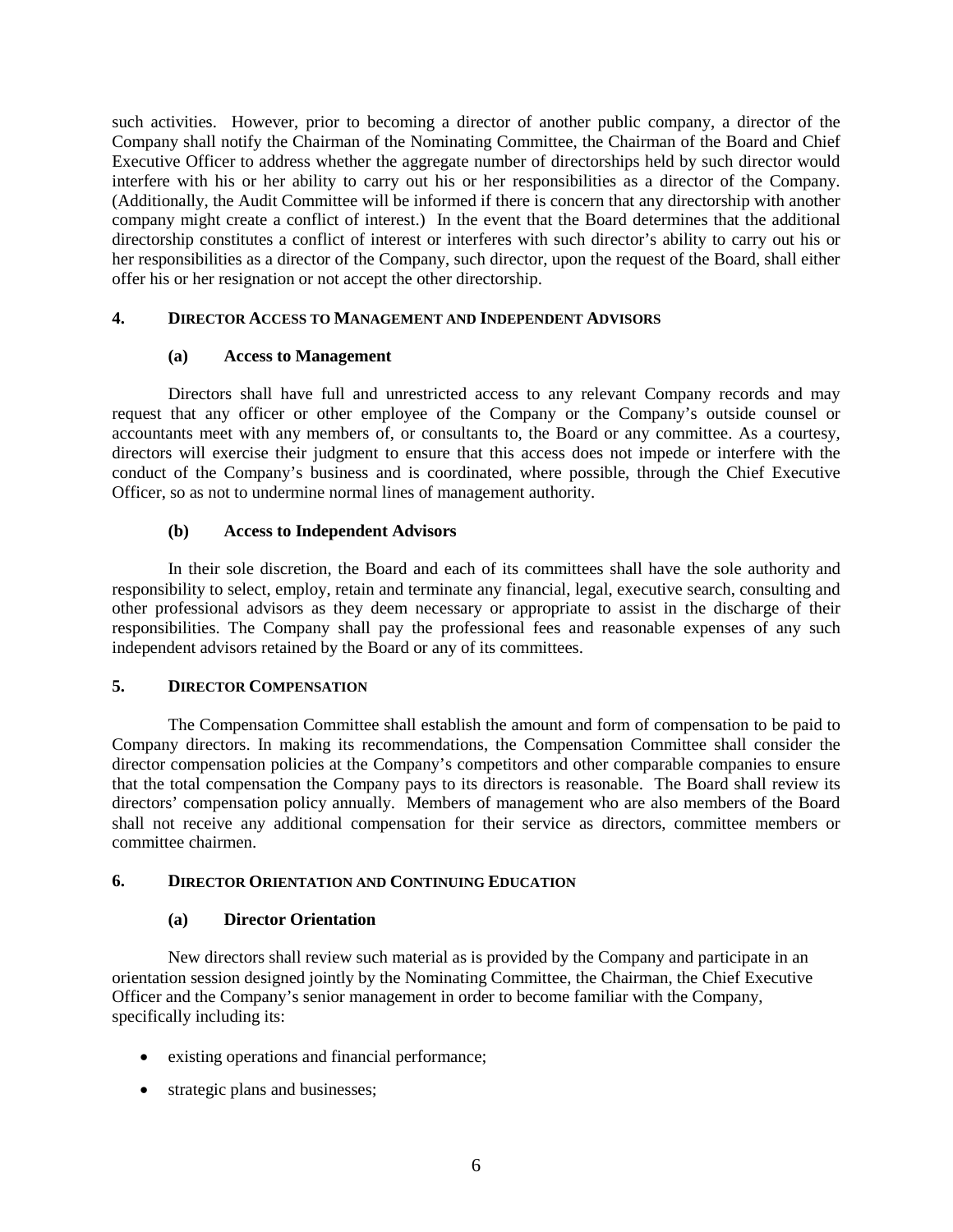- financial plans, goals and projections;
- core values, including its Code of Ethics; and
- corporate governance practices, procedures and policies.

### **(b) Continuing Education**

The Nominating Committee shall endeavor to assure that all directors' continuing education is adequate to permit them to fulfill their responsibilities. Management shall make presentations to or arrange educational programs for the Board on different aspects of the business of the Company, which may include business strategy, risk management, financial reporting, products and services, industry trends and developments, corporate governance and other relevant topics. Such presentations or sessions may be provided by management on its own initiative or at the request of, or in conjunction with, the Nominating Committee. Directors are also encouraged to take advantage of any other available educational opportunities that would further their understanding of the business of the Company and enhance their performance on the Board.

# **7. EXECUTIVE SUCCESSION PLANNING AND RETENTION**

The Board will receive updates and recommendations from the Compensation Committee regarding retention and succession planning for the Chief Executive Officer and other key members of the Company's senior management team. The plan of succession includes an assessment of the experience, performance, skills and planned career paths for possible successors for the Chief Executive Officer position and other key executive roles. The Compensation Committee leads the annual review of the Chief Executive Officer's performance, in which all Board members provide input, and oversees the Chief Executive Officer's performance review of senior executives for purposes of compensation decisions, succession planning and leadership development. The Chief Executive Officer shall also provide the Board with an assessment of potential successors to key executive positions within the Company.

#### **8. ANNUAL SELF-EVALUATION**

The Board and each committee thereof shall perform an annual self-evaluation of its performance, with a particular focus on overall effectiveness. The Nominating Committee is responsible for overseeing the self-evaluation process and for proposing any modifications or alterations in Board or committee practices, procedures or charters. The self-evaluation results and any recommendations made by the Nominating Committee to enhance the Board's functioning will be discussed by the full Board.

#### **9. SHAREHOLDER ACCESS TO THE BOARD**

### **(a) Communications to the Board**

Shareholders and other interested parties may contact any member (or all members) of the Board by mail. Such correspondence should be sent to Leo Holdings Corp., 21 Grosvenor Place, London, SW1X 7HF, United Kingdom. Other methods by which a person may contact the Board may be set forth on the Company's website.

All communications received as set forth in the preceding paragraph will be opened by the Secretary for the sole purpose of determining whether the contents represent a message to the Company's directors. The Secretary will forward copies of all correspondence that, in the opinion of the Secretary, deals with the functions of the Board or its committees or that he or she otherwise determines requires the